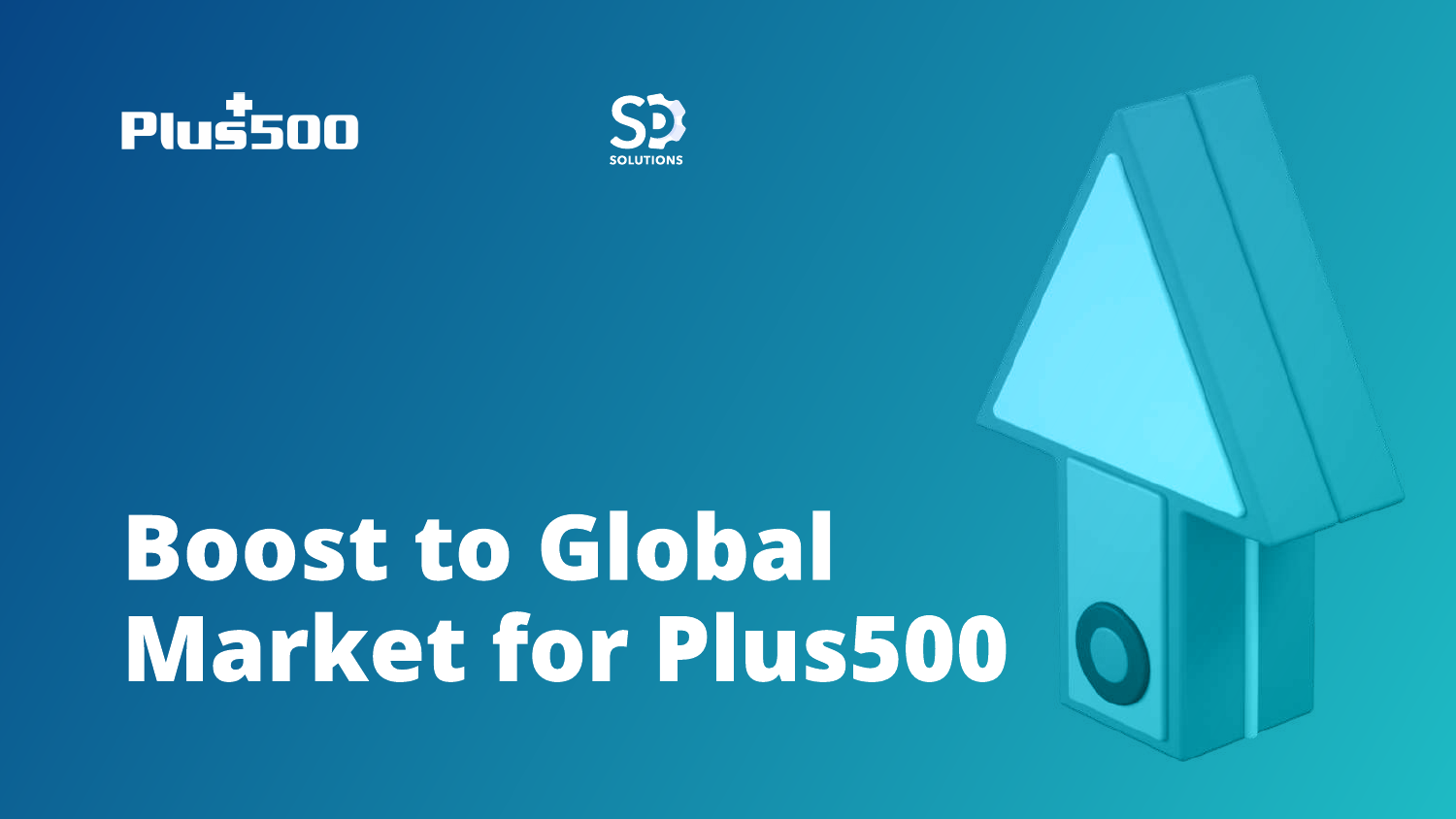Plus500 is a leading provider of Contracts for Difference (CFDs), delivering trading facilities on shares, forex, commodities, cryptocurrencies, ETFs, options, and indices, alongside innovative trading technology. The Plus500 is a rapidly growing CFD provider in Europe and Asia and is currently offering its portfolio of over 1000 instruments to over a million clients.

### Client

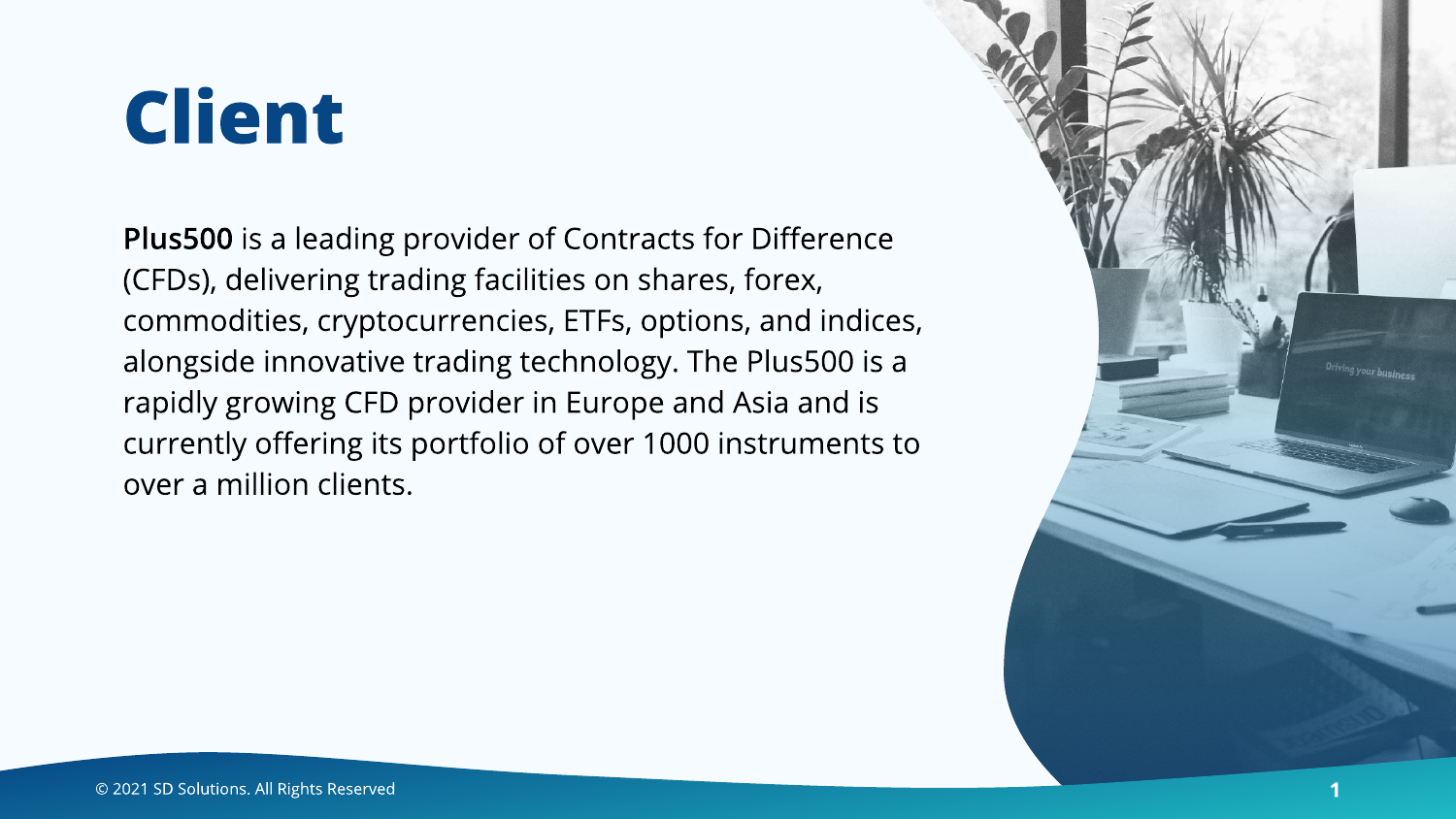- expand international team with development and support  $\bullet\bullet\bullet$ specialists
- screen, recruit and onboard technical and non-technical  $\sum$ specialists with sufficient skills, applicable background and excellent level of English



build and maintain 24/7 support team

## Challenge

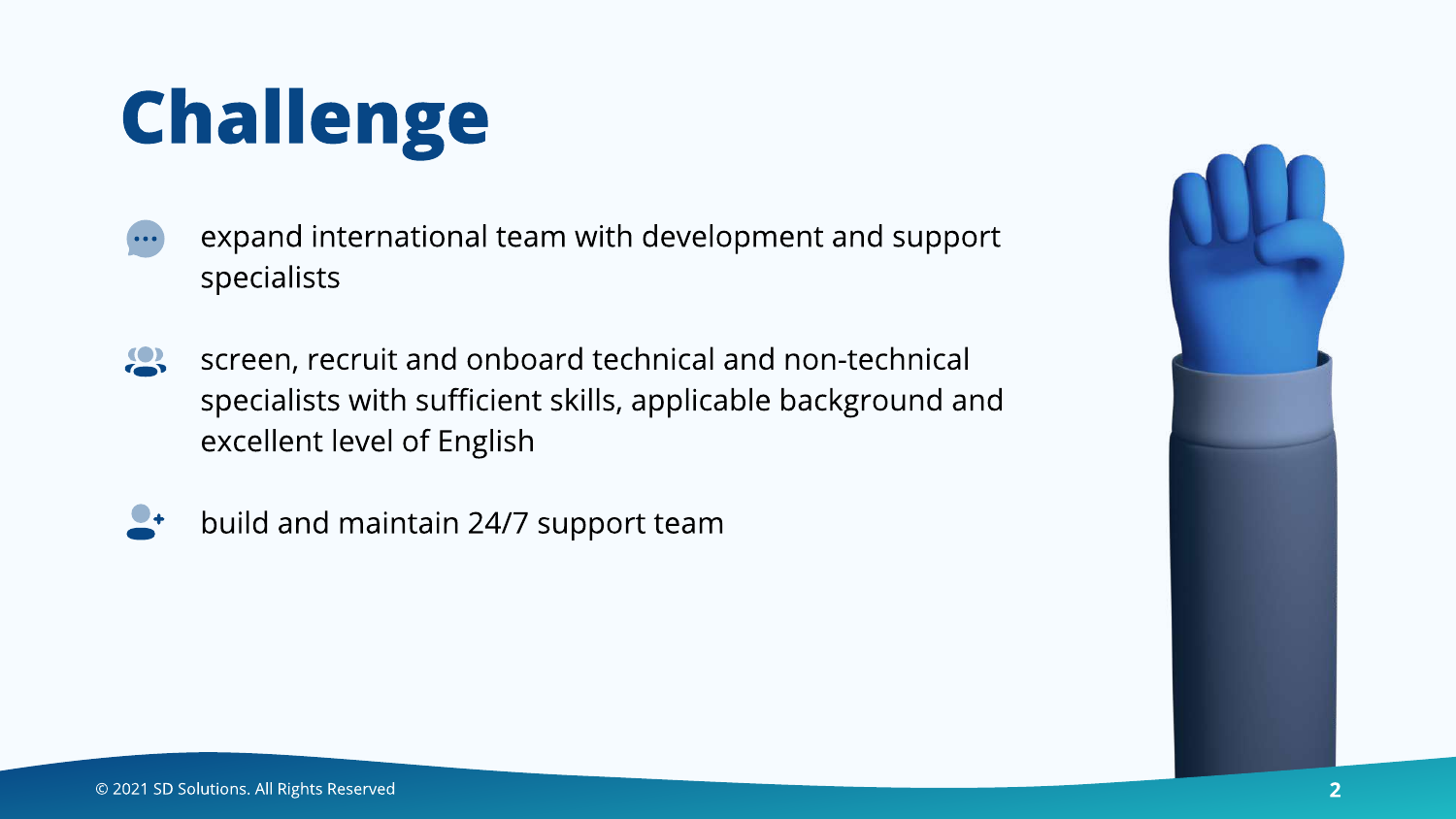### Solution



- Plus500 with the help of SD Solutions managed to increase its  $\bullet$ resources by 18 employees in the short term
- SD Solutions supplies 24\7 support services with different  $\bullet$ levels of complexity
- SD Solutions found and appointed the manager of the support  $\bullet$ team responsible for onboarding of new employees, training, and administration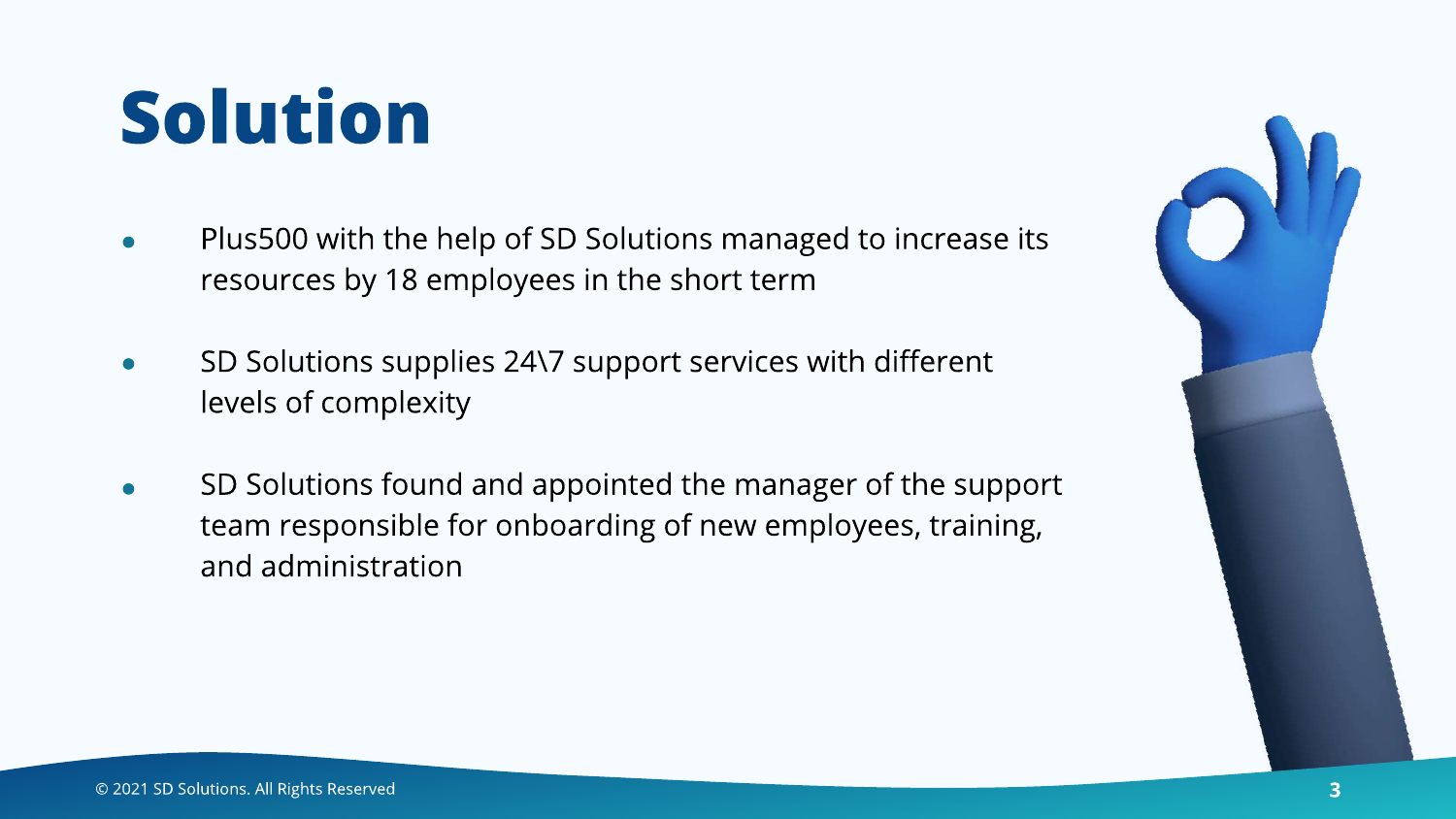SD Solutions is our trusted partner for two verticals: mobile development & customer support. Being a CEO at Plus500 BOS, I would highly recommend this company if you need to extend your team with great professionals promptly and without losing quality in communications and infrastructure



Alon Cohen Naznin Group COO in Plus500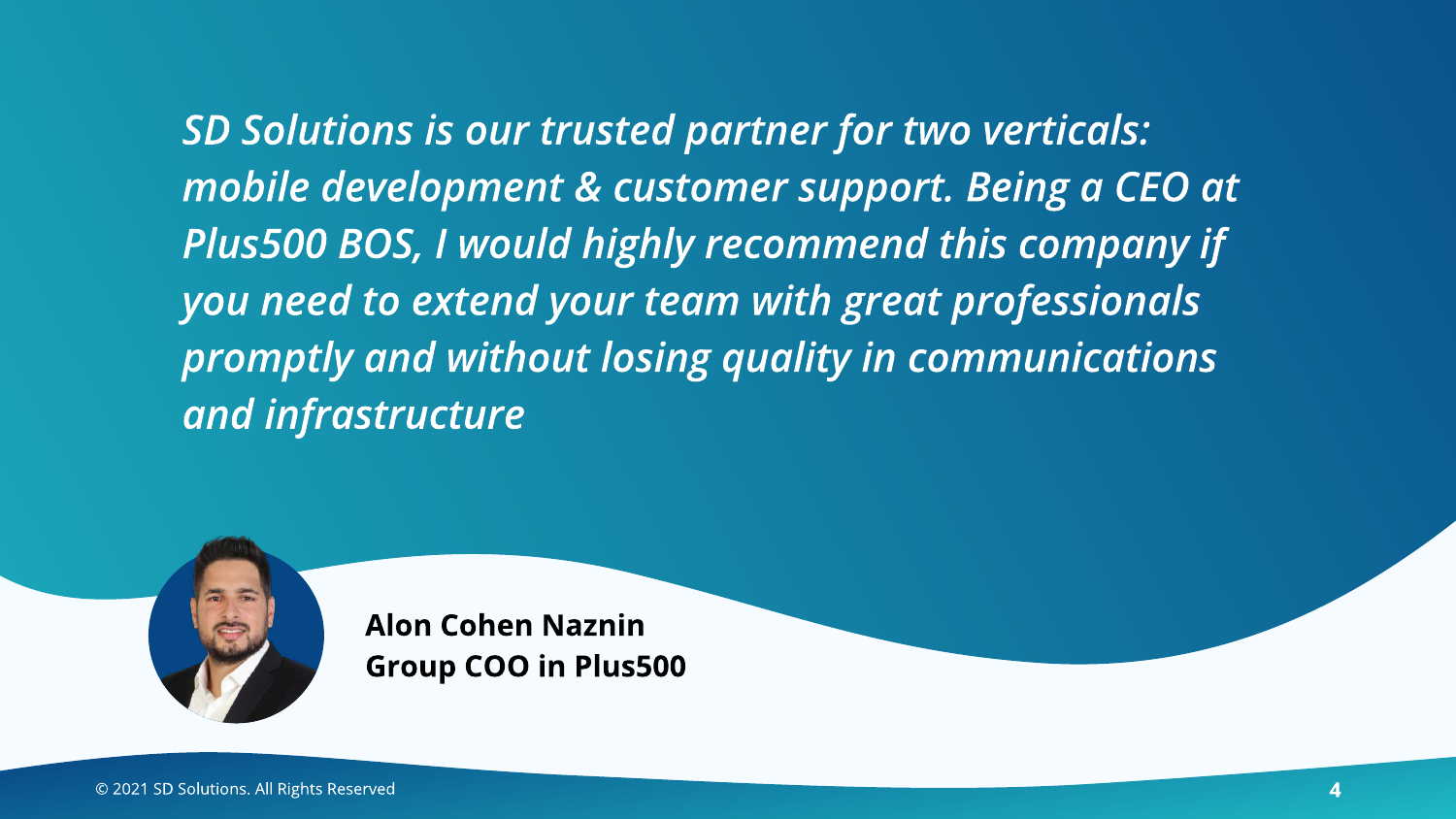#### Outcome



- the first response time improved from 24hrs to 15 minutes after the request
- Plus500 started providing customers with 24/7 support services, including holidays and weekends, using various support lines
- the company has implemented a daily reporting on system performance and server notifications monitoring
- by performing high-quality services, Plus500 remains a competitive platform  $\bullet$ on the global market capable of supporting successful businesses by providing Contracts for Difference (CFDs), delivering trading facilities on shares, forex, commodities, cryptocurrencies, ETFs, options, and indices, alongside innovative trading technology